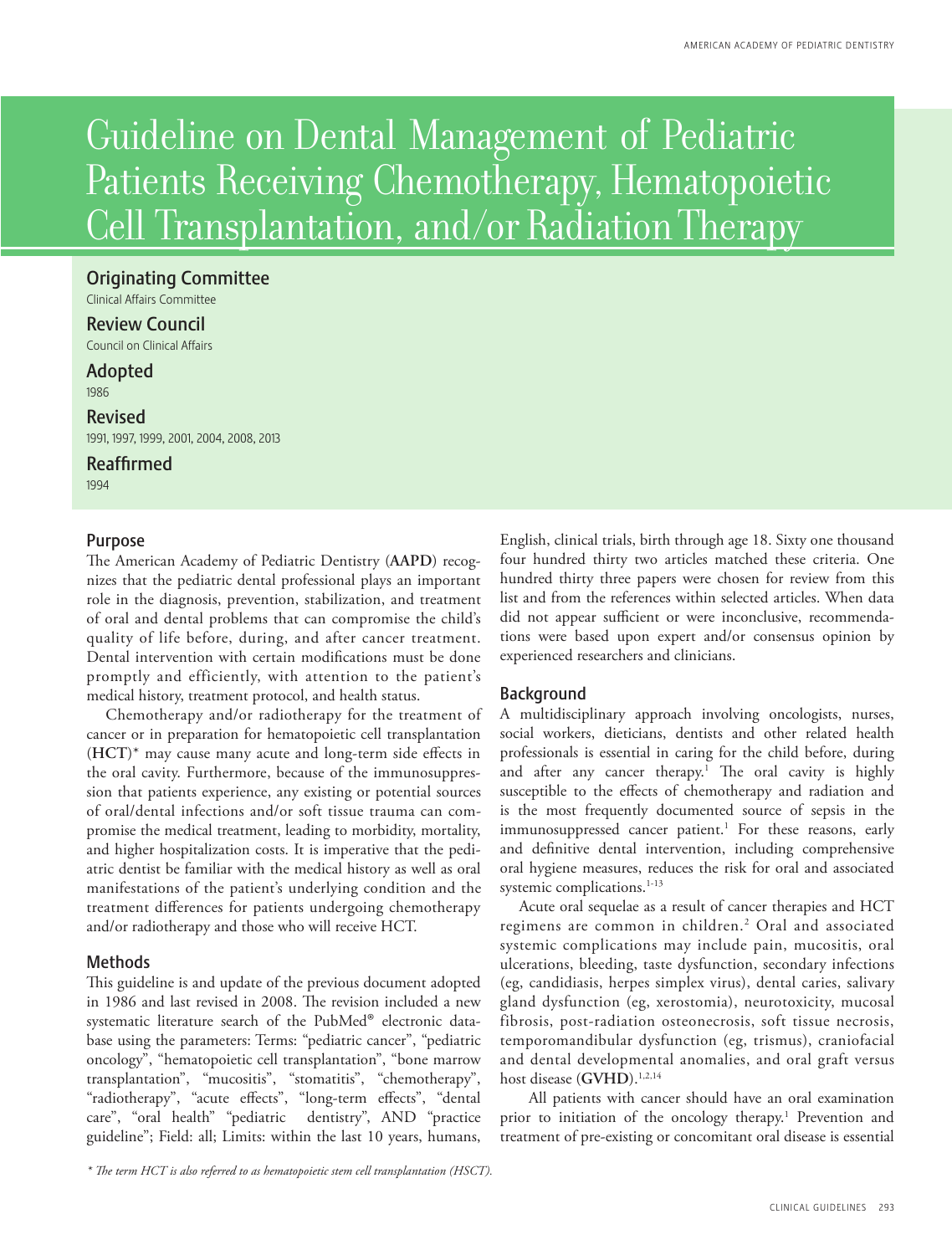to minimize complications in this population.6 The key to success in maintaining a healthy oral cavity during cancer therapy is patient compliance. The child and the parents should be educated regarding the possible acute side effects and the long-term sequelae of cancer therapies in the oral cavity.2-6,8,15-17 Because there are many oncology and HCT protocols, every patient should be managed on an individual basis; consultations with the patient's physicians and, when appropriate, other dental specialists should be sought before dental care is instituted.<sup>5</sup>

## Recommendations

## **Dental and oral care before the initiation of cancer therapy** *Objectives*

The objectives of a dental/oral examination before cancer therapy starts are three-fold:<sup>16,17</sup>

- • To identify and stabilize or eliminate existing and potential sources of infection and local irritants in the oral cavity—without needlessly delaying the cancer treatment or inducing complications.
- • To communicate with the oncology team regarding the patient's oral health status, plan, and timing of treatment.
- • To educate the patient and parents about the importance of optimal oral care in order to minimize oral problems/ discomfort before, during, and after treatment and about the possible acute and long-term effects of the therapy in the oral cavity and the craniofacial complex.

#### *Initial evaluation*

Medical history review: should include, but not be limited to, disease/condition (type, stage, prognosis), treatment protocol (conditioning regimen, surgery, chemotherapy, radiation, transplant), medications (including bisphosphonates), allergies, surgeries, secondary medical diagnoses, hematological status [complete blood count (**CBC**)], coagulation status, immunosuppression status, presence of an indwelling venous access line, and contact of oncology team/primary care physician(s).<sup>1</sup> For HCT patients, include type of transplant, HCT source (ie, bone marrow, peripheral stem cells, cord blood stem cells), matching status, donor, conditioning protocol, date of transplant, and presence of GVHD or signs of transplant rejection. The American Heart Association (**AHA**) recommends that antibiotic prophylaxis for nonvalvular devices, including indwelling vascular catheters (ie, central lines) is indicated only at the time of placement of these devices in order to prevent surgical site infections.<sup>18-20</sup> The AHA found no convincing evidence that microorganisms associated with dental procedures cause infection of nonvalvular devices at any time after implantation.18-20 The infections occurring after device implantation most often are caused by staphyloccal Gramnegative bacteria or other microorganisms associated with surgical implantation or other active infections.<sup>18,19</sup> Due to the risk of antibiotic adverse events, development of drug resistance among oral flora, spectrum of non-oral bacteria causing catheter-related infections, and lack of evidence from clinical trials, antibiotic prophylaxis is not necessary for patients with an indwelling central venous catheter who are undergoing dental procedures.18,19 Immunosuppression is not an independent risk factor for nonvalvular device infections; immunocompromised hosts who have those devices should receive antibiotic prophylaxis as advocated for immunocompetent hosts.18-21 Consultation with the child's physician is recommended for management of patients with nonvalvular devices.

Dental history review: includes information such as fluoride exposure, habits, trauma, symptomatic teeth, previous care, preventive practices, oral hygiene, and diet assessment*.*

Oral/dental assessment: should include thorough head, neck, and intraoral examinations, oral hygiene assessment and training, and radiographic evaluation based on history and clinical findings.

# *Preventive strategies*

Oral hygiene: Oral hygiene includes brushing of the teeth and tongue two to three times daily with regular soft nylon brush or electric toothbrush, regardless of the hematological status.5,8,9,13,21,22 Ultrasonic brushes and dental floss should be allowed only if the patient is properly trained.8 Patients with poor oral hygiene and/or periodontal disease may use chlorhexidine rinses daily until the tissue health improves or mucositis develops.4 The high alcohol content of commercially-available chlorhexidine mouthwash may cause discomfort and dehydrate the tissues in patients with mucositis; thus, an alcohol-free chlorhexidine solution is indicated in this situation.

Diet: Dental practitioners should encourage a non-cariogenic diet and advise patients/parents about the high cariogenic potential of dietary supplements rich in carbohydrates and oral pediatric medications rich in sucrose.<sup>4</sup>

Fluoride: Preventive measures include the use of fluoridated toothpaste or gel, fluoride supplements if indicated, neutral fluoride gels/rinses, or applications of fluoride varnish for patients at risk for caries and/or xerostomia.<sup>4,8</sup> A brush-on technique is convenient and may increase the likelihood of patient compliance with topical fluoride therapy.8

Trismus prevention/treatment: Patients who receive radiation therapy to the masticatory muscles may develop trismus. Thus, daily oral stretching exercises/physical therapy should start before radiation is initiated and continue throughout treatment. Therapy for trismus may include prosthetic aids to reduce the severity of fibrosis, trigger-point injections, analgesics, muscle-relaxants, and other pain management strategies.<sup>3,5,10</sup>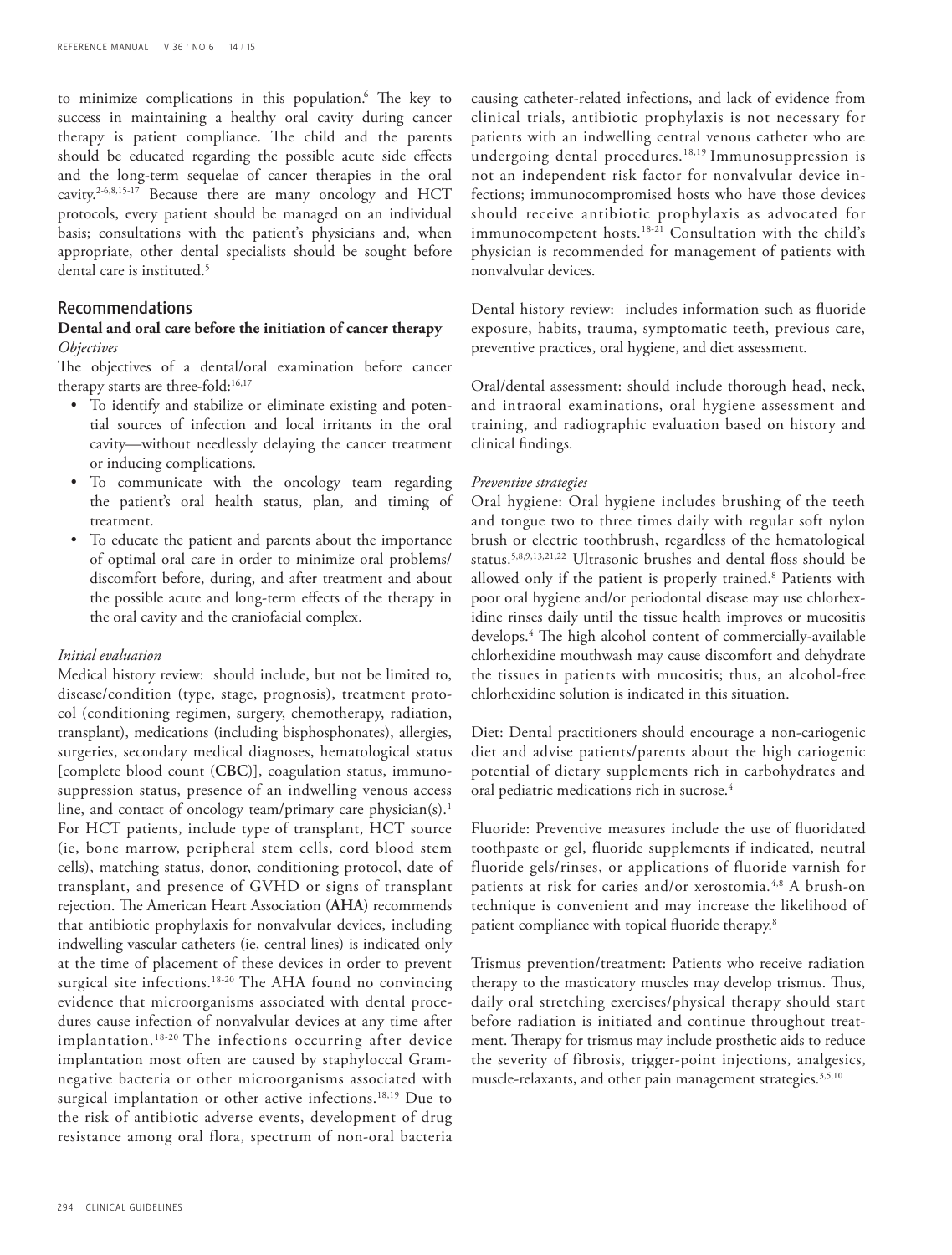Reduction of radiation to healthy oral tissues: In cases of radiation to the head and neck, the use of lead-lined stents, prostheses, and shields, as well as salivary gland sparing techniques (eg, three-dimensional conformal or intensity modulated radiotherapy, concomitant cytoprotectants, surgical transfer of salivary glands), should be discussed with the radiation oncologist.

Education: Patient/parent education includes the importance of optimal oral care in order to minimize oral problems/ discomfort before, during, and after treatment and the possible acute and long-term effects of the therapy in the craniofacial complex.1

# *Dental care*

Hematological considerations<sup>14</sup>:

- • Absolute neutrophil count (**ANC**):
	- $-$  >2,000/mm<sup>3</sup>: no need for antibiotic prophylaxis; $^{1,10}$
	- $-$  1000 to 2000/mm<sup>3</sup>: Use clinical judgment<sup>1</sup> based on the patient's health status and planned procedures. Some authors<sup>1,5</sup> suggest that antibiotic coverage (dosed per AHA recommendations<sup>19</sup>) may be prescribed when the ANC is between 1,000 and 2,000/mm3 . If infection is present or unclear, more aggressive antibiotic therapy may be indicated and should be discussed with the medical team; and
	- <1,000/mm3 : defer elective dental care. In dental emergency cases, discuss antibiotic coverage (antibiotic prophylaxis versus antibiotic coverage for a period of time) with medical team before proceeding with treatment. The patient may need hospitalization for dental management.<sup>12</sup>
- Platelet count<sup>5,14</sup>:
	- $\sim$  >75,000/mm<sup>3</sup>: no additional support needed;
	- 40,000 to 75,000/mm3 : platelet transfusions may be considered pre- and 24 hours post-operatively. Localized procedures to manage prolonged bleeding may include sutures, hemostatic agents, pressure packs, and/or gelatin foams; and
	- <40,000/mm3 : defer care. In dental emergency cases, contact the patient's physician to discuss supportive measures (eg, platelet transfusions, bleeding control, hospital admission and care) before proceeding. In addition, localized procedures (eg, microfibrillar collagen, topical thrombin) and additional medications as recommended by the hematologist/oncologist (eg, aminocaproic acid, tranexamic acid) may help control bleeding.<sup>1</sup>
- • Other coagulation tests may be in order for individual patients.

Dental procedures:

• In general terms, most oncology/hematology protocols (exclusive of HCT, which will be discussed later) are divided into phases (cycles) of chemotherapy, in addition to other therapies (eg, radiotherapy, surgery). The patient's

blood counts normally start falling five to seven days after the beginning of each cycle, staying low for approximately 14 to 21 days, before rising again to normal levels for a few days until the next cycle begins. Ideally, all dental care should be completed before cancer therapy is initiated. When that is not feasible, temporary restorations may be placed and non-acute dental treatment may be delayed until the patient's hematological status is stable.<sup>1,5,8,10,11</sup>

- • Prioritizing procedures: When all dental needs cannot be treated before cancer therapy is initiated, priorities should be infections, extractions, periodontal care (eg, scaling, prophylaxis), and sources of tissue irritation before the treatment of carious teeth, root canal therapy for permanent teeth, and replacement of faulty restorations.<sup>10,14</sup> The risk for pulpal infection and pain determine which carious lesions should be treated first.<sup>8</sup> Incipient to small carious lesions may be treated with fluoride and/or sealants until definitive care can be accomplished.<sup>5</sup> It is important for the practitioner to be aware that the signs and symptoms of periodontal disease may be decreased in immu-nosuppressed patients.<sup>5</sup>
- • Pulp therapy in primary teeth: Although there have been no studies to date that address the safety of performing pulp therapy in primary teeth prior to the initiation of chemotherapy and/or radiotherapy, many clinicians choose to provide a more definitive treatment in the form of extraction because pulpal/periapical/furcal infections during immunosuppression periods can become lifethreatening.5,8,11,14 Teeth that already have been treated pulpally and are clinically and radiographically sound should be monitored periodically for signs of internal resorption or failure due to pulpal/periapical/furcal infections.
- • Endodontic treatment in permanent teeth: Symptomatic non-vital permanent teeth should receive root canal treatment at least one week before initiation of cancer therapy to allow sufficient time to assess treatment success before the chemotherapy.5,10,14 If that is not possible, extraction is indicated. Extraction is also the treatment of choice for teeth that cannot be treated by definitive endodontic treatment in a single visit. In that case, the extraction should be followed by antibiotic therapy (penicillin or, for penicillin-allergic patients, clindamycin) for about one week.<sup>5,10,12</sup> Endodontic treatment of asymptomatic non-vital permanent teeth may be delayed until the hematological status of the patient is stable.<sup>10,11,14,23</sup> It is important that the etiology of periapical lesions associated with previously endodontically treated teeth be determined because they can be due to a number of factors including pulpal infections, inflammatory reactions, apical scars, cysts, and malignancy.8 If a periapical lesion is associated with an endodontically treated tooth and no signs or symptoms of infection are present, there is no need for retreatment or extraction since the radiolucency likely is due to an apical scar.<sup>23</sup>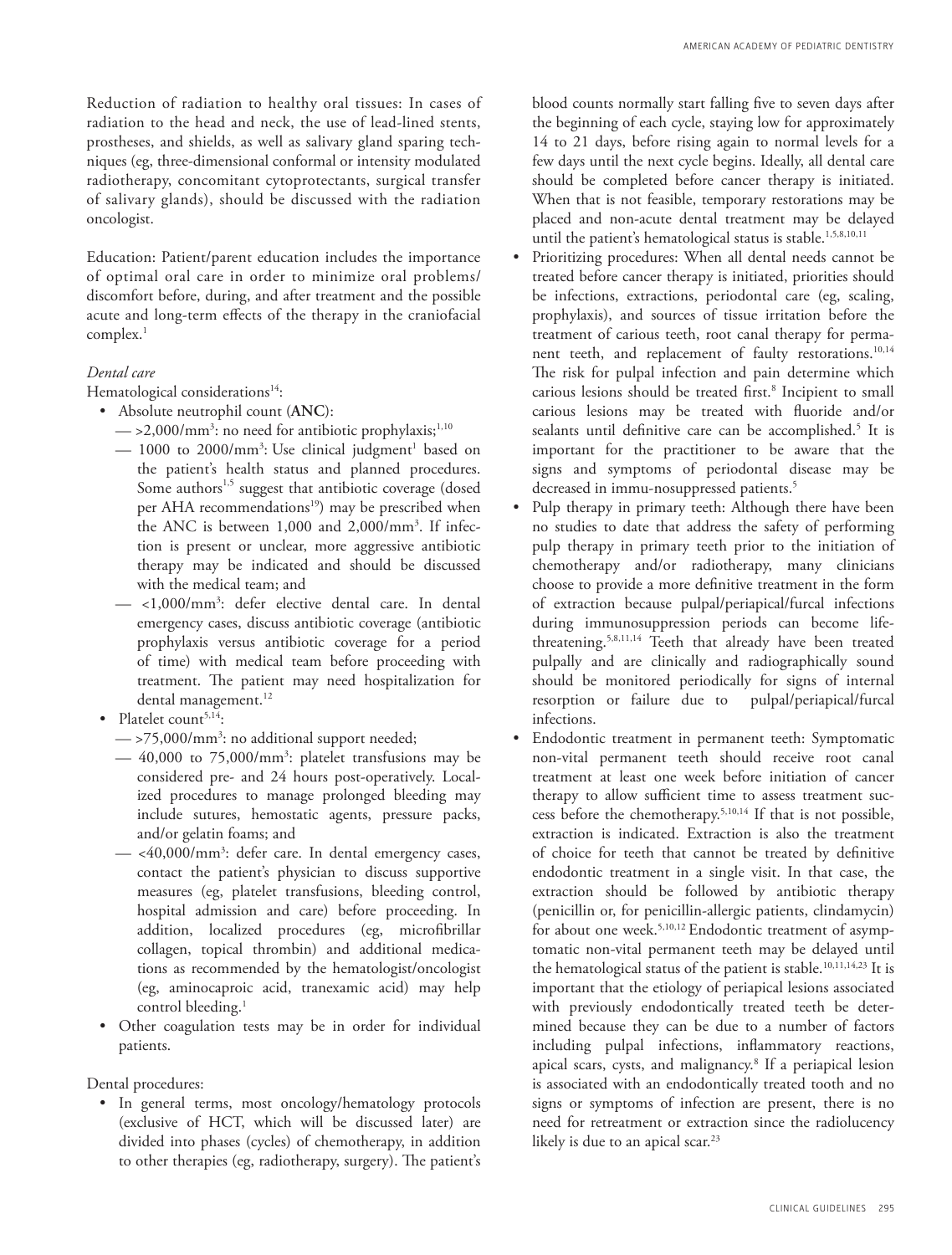- Orthodontic appliances and space maintainers: Poorlyfitting appliances can abrade oral mucosa and increase the risk of microbial invasion into deeper tissues.<sup>5</sup> Appliances should be removed if the patient has poor oral hygiene and/or the treatment protocol or HCT conditioning regimen carries a risk for the development of moderate to severe mucositis.<sup>14</sup> Simple appliances (eg, band and loops, fixed lower lingual arches) that are not irritating to the soft tissues may be left in place in patients who present good oral hygiene.8,14 Removable appliances and retainers that fit well may be worn as long as tolerated by the patient who maintains good oral care.<sup>5,8,24</sup> Patients should be instructed to clean their appliance daily and routinely clean appliance cases with an antimicrobial solution to prevent contamination and reduce the risk of applianceassociated oral infections.<sup>5</sup> If band removal is not possible, vinyl mouth guards or orthodontic wax should be used to decrease tissue trauma.<sup>8</sup>
- Periodontal considerations: Partially erupted molars can become a source of infection because of pericoronitis. The overlying gingival tissue should be excised if the dentist believes it is a potential risk and if the hematological status permits.<sup>8,10</sup> Patients should have a periodontal assessment and appropriate therapy prior to receiving bisphosphonates as part of cancer treatment.<sup>25-27</sup> Extraction is the treatment of choice for teeth with a poor prognosis that cannot be treated by definitive periodontal therapy. If the patient has had bisphosphonates and an invasive periodontal procedure is indicated, risks must be discussed with the patient, parents, and physicians prior to the procedure.
- Extractions: There are no clear recommendations for the use of prophylactic antibiotics for extractions.<sup>14</sup> Recommendations generally have been empiric or based on anecdotal experience. Surgical procedures must be as atraumatic as possible, with no sharp bony edges remaining and satisfactory closure of the wounds.<sup>5,8,10-12</sup> If there is documented infection associated with the tooth, antibiotics (ideally chosen with the benefit of sensitivity testing) should be administered for about one week.<sup>5,8,10,12</sup>

 To minimize the risk of development of osteonecrosis, osteoradionecrosis, or bisphosphonate-related osteonecrosis of the jaw (BRONJ), patients who will receive radiation to the jaws or bisphosphonate treatment as part of the cancer therapy must have all oral surgical procedures completed before those measures are instituted.25-27 If the patient has received bisphosphonates or radiation to the jaws and an oral surgical procedure is necessary, risks must be discussed with the patient, parents, and physician prior to the procedure. In patients undergoing long-term potent, high-dose intravenous bisphosphonates, there is an increased risk of BRONJ after a tooth extraction or with periodontal disease,<sup>25-27</sup> although most of the evidence has been described in the adult population.26 Patients with a high risk of BRONJ

are best managed by a dental specialist in coordination with the oncology team in the hospital setting.

 Loose primary teeth should be allowed to exfoliate naturally. Nonrestorable teeth, root tips, teeth with periodontal pockets greater than six millimeters, symptomatic impacted teeth, and teeth exhibiting acute infections, significant bone loss, involvement of the furcation, or mobility should be removed ideally two weeks (or at least seven to 10 days) before cancer therapy is initiated to allow adequate healing.<sup>5,8,10,11,14</sup>

 Some practitioners prefer to extract all third molars that are not fully erupted, particularly prior to HCT, while others favor a more conservative approach, recommending extraction of third molars at risk for pulpal infection or those associated with significant pathology, infection, periodontal disease, or pericoronitis or if the tooth is malpositioned or non-functional.8,28,29

#### Communication:

It is vital that the dentist communicate the comprehensive oral care plan with the oncology team. Information to be shared includes the severity of dental caries (number of teeth involved and which teeth need immediate treatment), endodontic needs (pulpal versus periapical infection), periodontal status, number of teeth requiring extraction, soft tissue pathology, and any other urgent care needed. Furthermore, it is important for the dentist to discuss with the oncology team how much time is needed for the stabilization of oral disease as this will also affect the timing of the treatment or conditioning protocols.<sup>1</sup>

# **Dental and oral care during immunosupression periods** *Objectives*

The objectives of a dental/oral care during cancer therapy are three-fold:

- 1. To maintain optimal oral health during cancer therapy.
- 2. To manage any oral side effects that may develop as a consequence of the cancer therapy.
- 3. To reinforce the patient and parents' education regarding the importance of optimal oral care in order to minimize oral problems/discomfort during treatment.

#### *Preventive strategies*

Oral hygiene: Intensive oral care is of paramount importance because it reduces the risk of developing moderate/severe mucositis without causing an increase in septicemia and infections in the oral cavity.1-13,24 Thrombocytopenia should not be the sole determinant of oral hygiene as patients are able to brush without bleeding at widely different levels of platelet count.<sup>8,9</sup> Patients should use a soft nylon brush two to three times daily and replace it on a regular (every two to three months) basis.<sup>8,13,24</sup> Fluoridated toothpaste may be used but, if the patient does not tolerate it during periods of mucositis due to oral burning or stinging sensations, it may be discontinued and the patient should switch to mild-flavored non-fluoridated toothpaste. If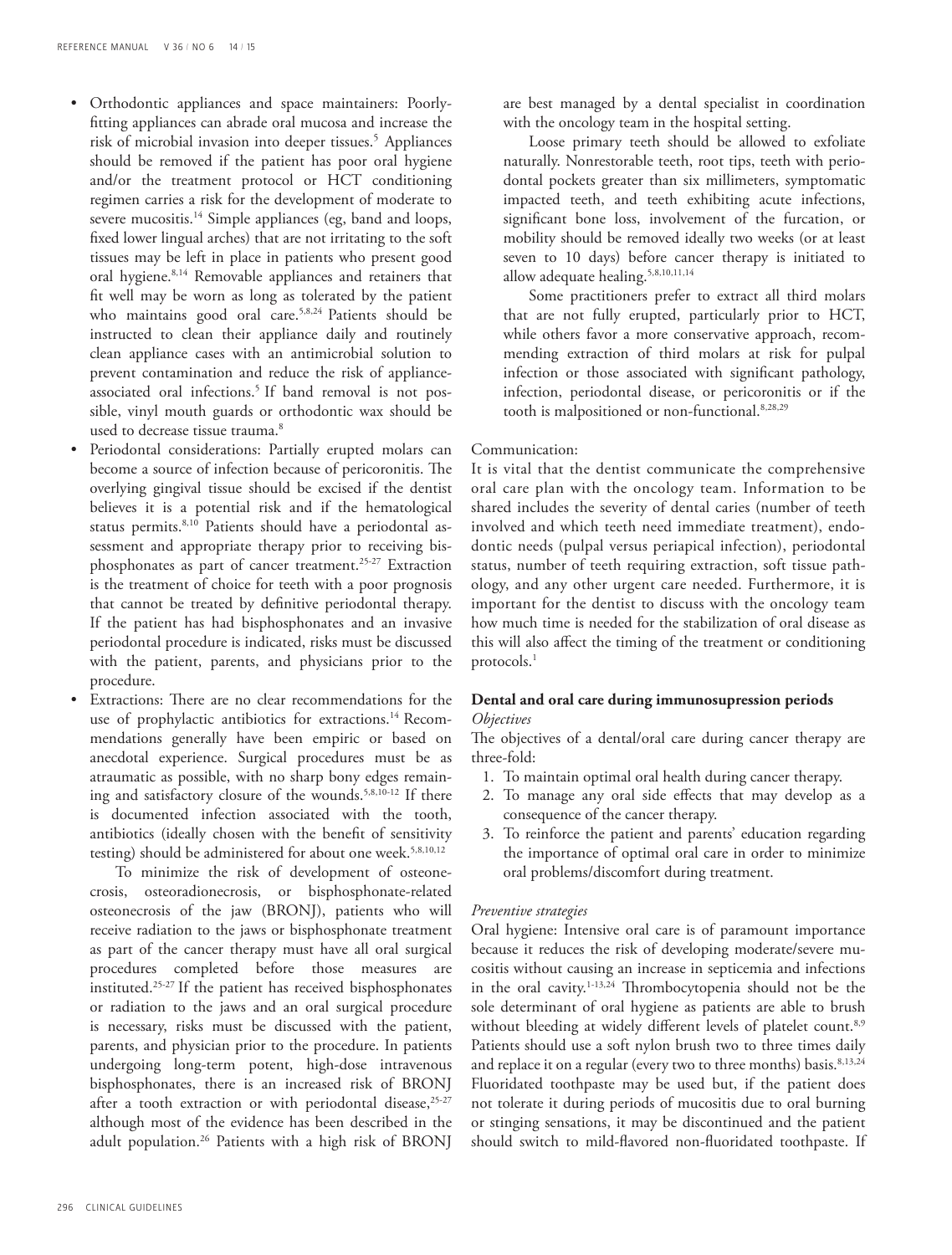moderate to severe mucositis develops and the patient cannot tolerate a regular soft nylon toothbrush or an end-tufted brush, foam brushes or super soft brushes soaked in chlorhexidine may be used.9,17 Otherwise, foam or super soft brushes should be discouraged because they do not allow for effective cleaning.9,22 The use of a regular brush should be resumed as soon as the mucositis improves.<sup>8,13,30</sup> Brushes should be air-dried between uses.8 Electric or ultrasonic brushes are acceptable if the patient is capable of using them without causing trauma and irritation.8 If patients are skilled at flossing without traumatizing the tissues, it is reasonable to continue flossing throughout treatment.8 Toothpicks and water irrigation devices should not be used when the patient is pancytopenic to avoid tissue trauma.<sup>8,10</sup>

Diet: Dental practitioners should encourage a non-cariogenic diet and advise patients/parents about the high cariogenic potential of dietary supplements rich in carbohydrate and oral pediatric medications rich in sucrose.<sup>4</sup>

Fluoride: Preventive measures include the use of fluoridated toothpaste or gel, fluoride supplements if indicated, neutral fluoride gels/rinses, or applications of fluoride varnish for patients at risk for caries and/or xerostomia. A brush-on technique is convenient, familiar, and simple and may increase the likelihood of patient compliance with topical fluoride therapy.<sup>8</sup>

Lip care: Lanolin-based creams and ointments are more effective in moisturizing and protecting against damage than petrolatum-based products.<sup>8,11</sup>

Education: Patient/parent education includes reinforcing the importance of optimal oral hygiene and teaching strategies to manage soft tissue changes (eg, mucositis, oral bleeding, xerostomia) in order to minimize oral problems/discomfort during treatment and the possible acute and long-term effects of the therapy in the craniofacial complex.

## *Dental care*

During immunosuppression, elective dental care should not be provided. If a dental emergency arises, the treatment plan should be discussed with the patient's physician who will make recommendations for supportive medical therapies (eg, antibiotics, platelet transfusions, analgesia). The patient should be seen every six months (or in shorter intervals if there is a risk of xerostomia, caries, trismus, and/or chronic oral GVHD) for an oral health evaluation during treatment, in times of stable hematological status and always after reviewing the medical history.

## *Management of oral conditions related to cancer therapies*

Mucositis: Mucositis care remains focused on palliation of symptoms and efforts to reduce the influence of secondary factors on mucositis.<sup>5,10,12,30</sup> The Multinational Association of Supportive Care in Cancer/International Society of Oral

Oncology has published guidelines for treatment of mucositis.13,30 The most common prescriptions for management of mucositis include good oral hygiene, analgesics, non-medicated oral rinses (eg, 0.9 percent saline or sodium bicarbonate mouth rinses four to six times/day), and parenteral nutrition as needed.<sup>1,7,13</sup> Mucosal coating agents (eg, Amphojel<sup>®</sup>, Kaopectate®, hydroxypropylmethylcellulose) and film-forming agents (eg, Zilactin<sup>®</sup> and Gelclair<sup>®</sup>) also have been suggested.<sup>1</sup> The use of palifermin, also known as keratnocyte growth factor-1, for prevention of oral mucositis associated with HCT and oral cryotherapy as prophylaxis and treatment to decrease mucositis recently have been recommended.<sup>1,13,30</sup> Palifermin has been observed to decrease the incidence and duration of severe oral mucositis in patients undergoing conditioning with high-dose chemotherapy, with or without radiotherapy, followed by HCT.7 The guidelines, however, did not recommend the use of sucralfate, antimicrobial lozenges, pentoxifylline, and granulocyte–macrophage-colony stimulating factor mouthwash for oral mucositis.<sup>13,30</sup>

There is limited, but encouraging, evidence to support the use of low-level laser therapy to decrease the duration of chemotherapy-induced oral mucositis; further studies are required to evaluate the efficacy and develop specific recommendations.30-32 Appropriate protocol must be followed when using low-level laser therapy to prevent contamination and occupational risks to the child and dental team.

Studies on the use of chlorhexidine for mucositis have given conflicting results. Most studies have not demonstrated a prophylactic impact, although reduced colonization of candidial species has been shown.<sup>7,12,30,33</sup> Chlorhexidine is no longer recommended for preventing oral mucositis in patients undergoing radiotherapy.13

Patient-controlled analgesia has been helpful in relieving pain associated with mucositis, reducing the requirement for oral analgesics. There is no significant evidence of the effectiveness or tolerability of mixtures containing topical anesthetics (eg, "Philadelphia mouthwash", "magic mouthwash").<sup>30</sup> The use of topical anesthetics has been recommended for pain management although there are no studies available to assess the benefit and potential for toxicity. Topical anesthetics only provide short term pain relief.13 Lidocaine use may obtund or diminish taste and the gag reflex and/or result in a burning sensation, in addition to possible cardiovsascular and central nervous system effects.

Oral mucosal infections: The signs of inflammation and infection may be greatly diminished during neutropenic periods. Thus, the clinical appearance of infections may differ significantly from the normal.<sup>10</sup> Close monitoring of the oral cavity allows for timely diagnosis and treatment of fungal, viral, and bacterial infections. Prophylactic nystatin is not effective for the prevention and/or treatment of fungal infections.<sup>5,34</sup> Oral cultures and/or biopsies of all suspicious lesions should be performed and prophylactic medications should be initiated until more specific therapy can be prescribed.<sup>1,5,8-12</sup>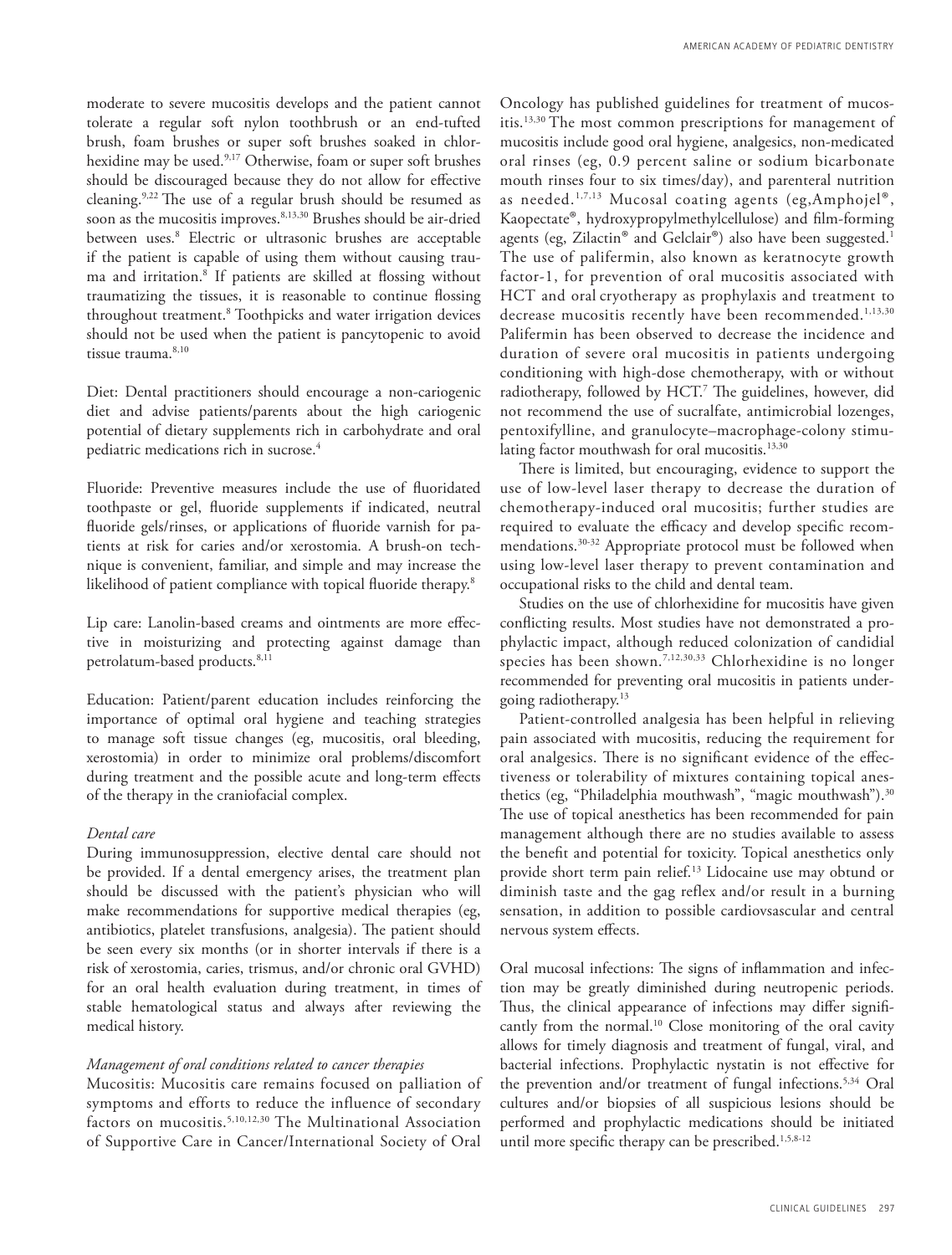Oral bleeding: Oral bleeding occurs due to thrombocytopenia, disturbance of coagulation factors, and/or damaged vascular integrity. Management should consist of local approaches (eg, pressure packs, antifibrinolytic rinses or topical agents, gelatin sponges) and systemic measures (eg, platelet transfusions, aminocaproic acid).<sup>5,8,10</sup>

Dental sensitivity/pain: Tooth sensitivity could be related to decreased secretion of saliva during radiation therapy and the lowered salivary pH.5,8,10 Patients who are using plant alkaloid chemotherapeutic agents (eg, vincristine, vinblastine) may present with deep, constant pain affecting the mandibular molars with greater frequency, in the absence of odontogenic pathology. The pain usually is transient and generally subsides shortly after dose reduction and/or cessation of chemotherapy.5,8,10

Xerostomia: Sugar-free chewing gum or candy, sucking tablets, special dentifrices for oral dryness, saliva substitutes, frequent sipping of water, alcohol-free oral rinses, and/or oral moisturizers are recommended.8,35 Placing a humidifier by bedside at night may be useful.<sup>10</sup> Saliva stimulating drugs are not approved for use in children. Fluoride rinses and gels are recommended highly for caries prevention in these patients.

Trismus: Daily oral stretching exercises/physical therapy must continue during radiation treatment. Management of trismus may include prosthetic aids to reduce the severity of fibrosis, trigger-point injections, analgesics, muscle relaxants, and other pain management strategies.<sup>3,5,10</sup>

# **Dental and oral care after the cancer therapy is completed (exclusive of HCT)**

## *Objectives*

The objectives of a dental/oral examination after cancer therapy ends are three-fold:

- • To maintain optimal oral health.
- To reinforce to the patient/parents the importance of optimal oral and dental care for life.
- To address and/or treat any dental issues that may arise as a result of the long-term effects of cancer therapy.

#### *Preventive strategies*

Oral hygiene: Patients must brush their teeth two to three times daily with a soft nylon toothbrush. Brushes should be air-dried between uses.<sup>8</sup> Patients should floss daily.

Diet: Dental practitioners should encourage a non-cariogenic diet and advise patients/parents about the high cariogenic potential of dietary supplements rich in carbohydrate and oral pediatric medications rich in sucrose.

Fluoride: Preventive measures include the use of fluoridated toothpaste and gel, fluoride supplements if indicated, neutral fluoride gels/rinses, or applications of fluoride varnish for patients at risk for caries and/or xerostomia. A brush-on technique is convenient, familiar, and simple and may increase the likelihood of patient compliance with topical fluoride therapy.8

Lip care: Lanolin-based creams and ointments are more effective in moisturizing and protecting against damage than petrolatum-based products.<sup>8,11</sup>

Education: The importance of optimal oral and dental care for life must be reinforced. It is also important to emphasize the need for regular follow-ups with a dental professional, especially for patients who are at risk for or have developed GVHD and/or xerostomia and those who were younger than six years of age during treatment due to potential dental developmental problems caused by cancer therapies.

#### *Dental care*

Periodic evaluation: The patient should be seen at least every six months (or in shorter intervals if issues such as chronic oral GVHD, xerostomia, or trismus are present). Patients who have experienced moderate or severe mucositis and/or chronic oral GVHD should be followed closely for malignant transformation of their oral mucosa (eg, oral squamous cell carcinoma).6,36

Orthodontic treatment: Orthodontic care may start or resume after completion of all therapy and after at least a two year disease-free survival when the risk of relapse is decreased and the patient is no longer using immunosuppressive drugs.<sup>24</sup> A thorough assessment of any dental developmental disturbances caused by the cancer therapy must be performed before initiating orthodontic treatment. The following strategies should be considered when providing orthodontic care for patients with dental sequelae: (1) use appliances that minimize the risk of root resorption, (2) use lighter forces, (3) terminate treatment earlier than normal, (4) choose the simplest method for the treatment needs, and (5) do not treat the lower jaw.<sup>37</sup> However, specific guidelines for orthodontic management, including optimal force and pace, remain undefined. Patients who have used or will be given bisphosphonates in the future present a challenge for orthodontic care. Although bisphosphonate inhibition of tooth movement has been reported in animals, it has not been quantified for any dose or duration of therapy in humans.38 Consultation with the patient's parents and physician regarding the risks and benefits of orthodontic care in this situation is recommended.

Oral surgery: Consultation with an oral surgeon and/or periodontist and the patient's physician is recommended for non-elective oral surgical and invasive periodontal procedures in patients who have used or are using bisphosphonates or those who received radiation therapy to the jaws in order to devise strategies to decrease the risk of osteonecrosis and osteoradionecrosis, respectively.25-27 Elective invasive procedures should be avoided in these patients.<sup>37</sup> Patients with a high risk of BRONJ are best managed by in coordination with the oncology team in the hospital setting.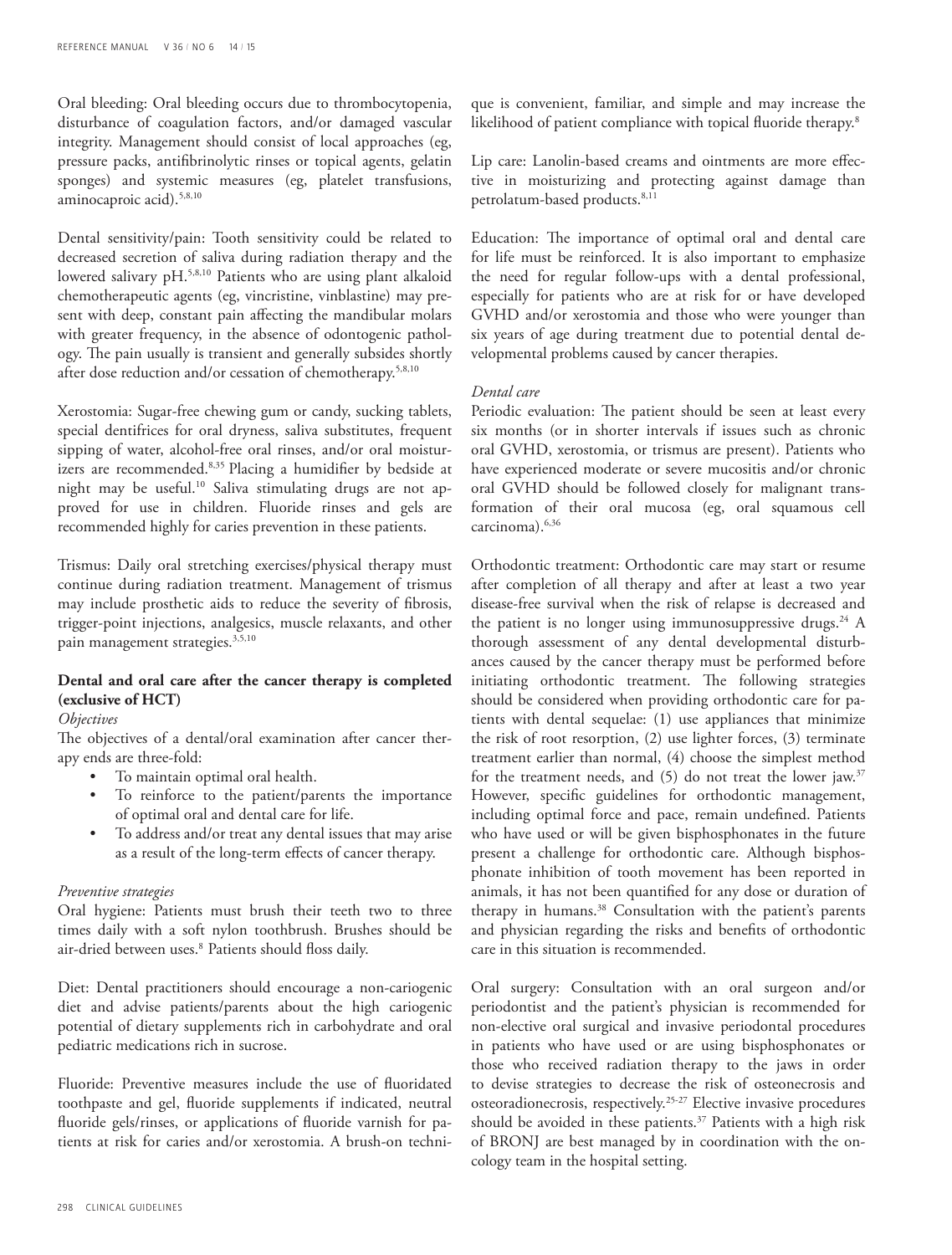Xerostomia: Sugar-free chewing gum or candy, special dentifrices for oral dryness, saliva substitutes, frequent sipping of water, alcohol-free oral rinses, and/or oral moisturizers are recommended.8,36,39 Placing a humidifier by bedside at night may be useful<sup>10</sup>. Saliva stimulating drugs are not approved for use in children. Fluoride rinses and gels are recommended highly for caries prevention in these patients.

Trismus: Daily oral stretching exercises/physical therapy should continue after radiation therapy is finished in order to prevent or ameliorate trismus. Management of trismus may include prosthetic aids to reduce the severity of fibrosis, trigger-point injections, analgesics, muscle-relaxants, and other pain management strategies.<sup>3,5,10</sup>

#### **Hematopoietic cell transplantation**

Specific oral complications can be correlated with phases of HCT.1,8,14,15

#### *Phase I: Preconditioning*

The oral complications are related to the current systemic and oral health, oral manifestations of the underlying condition, and oral complications of recent medical therapy. Oral complications observed include oral infections, gingival leukemic infiltrates, bleeding, ulceration, temporomandibular dysfunction.1 Most of the principles of dental and oral care before the transplant are similar to those discussed for pediatric cancer.<sup>17</sup> The two major differences are: 1) in HCT, the patient receives all the chemotherapy and/or total body irradiation in just a few days before the transplant, and 2) there will be prolonged immunosuppression following the transplant. Elective dentistry will need to be postponed until immunological recovery has occurred, at least 100 days following HCT, or longer if chronic GVHD or other complications are present.<sup>5,8</sup> Therefore, all dental treatment should be completed before the patient becomes immunosuppressed.

## *Phase II: Conditioning neutropenic phase*

In this phase, which encompasses the day the patient is admitted to the hospital to begin the transplant conditioning to 30 days post-HCT, the oral complications are related to the conditioning regimen and supportive medical therapies.<sup>8</sup> Mucositis, xerostomia, oral pain, hemorrhage, opportunistic infections, taste dysfunction, neurotoxicity (including dental pain, muscle tremors), and temporomandibular dysfunction (including jaw pain, headache, joint pain) may be seen, typically with a high prevalence and severity of oral complications.<sup>1</sup> Oral mucositis usually begins seven to 10 days after initiation of conditioning, and symptoms continue approximately two weeks after the end of conditioning.1 Among allogeneic transplant patients, hyperacute GVHD can occur, causing more severe inflammation and severe mucositis symptoms, although its clinical presentation is difficult to diagnose.1 The patient should be followed closely to monitor and manage the oral changes and to reinforce the importance of optimal oral care. Dental procedures usually are not allowed in this phase due to the patient's severe

immunosuppression. If emergency treatment is necessary, the dentist should consult and coordinate with the attending hematology/oncology team.

## *Phase III: Engraftment to hematopoietic recovery*

The intensity and severity of complications begin to decrease normally three to four weeks after transplantation. Oral fungal infections and herpes simplex virus infection are most notable.1 Acute GVHD can become a concern for allogeneic graft recipients. Xerostomia, hemorrhage, neurotoxicity, temporomandibular dysfunction, and granulomas/papillomas sometimes are observed.1 A dental/oral examination should be performed and invasive dental procedures, including dental cleanings and soft tissue curettage, should be done only if authorized by the HCT team because of the patient's continued immunosuppression.8 Patients should be encouraged to optimize oral hygiene and avoid a cariogenic diet. Attention to xerosto-mia and oral GVHD manifestations is crucial. HCT patients are particularly sensitive to intraoral thermal stimuli between two and four months post-transplant.8 The mechanism is not well understood, but the symptoms usually resolve spontaneously within a few months. Topical application of neutral fluoride or desensitizing toothpastes helps reduce the symptoms.<sup>8</sup>

#### *Phase IV: Immune reconstitution/recovery from systemic toxicity*

After day 100 post-HCT, the oral complications predominantly are related to the chronic toxicity associated with the conditioning regimen, including salivary dysfunction, craniofacial growth abnormalities, late viral infections, oral chronic GVHD, and oral squamous cell carcinoma.<sup>1,8</sup> Xerostomia and relapserelated oral lesions may also be observed.<sup>1</sup> Unless the patient is neutropenic or with severe chronic GVHD, mucosal bacterial infections are less frequently seen. Periodic dental examinations with radiographs can be performed, but invasive dental treatment should be avoided in patients with profound impairment of immune function.<sup>8</sup> Consultation with the patient's physician and parents regarding the risks and benefits of orthodontic care is recommended.

#### *Phase V: Long-term survival*

Craniofacial, skeletal, and dental developmental issues are some of the complications faced by cancer survivors $1,8,14$  and usually develop among children who were less than six years of age at the time of their cancer therapy.8,14 Long term effects of cancer therapy may include tooth agenesis, microdontia, crown disturbances (size, shape, enamel hypoplasia, pulp chamber anomalies), root disturbances (early apical closure, blunting, changes in shape or length), reduced mandibular length, and reduced alveolar process height.<sup>14</sup> The severity of the dental developmental anomaly will depend on the age and stage of development during exposure to cytotoxic agents or ionizing radiation. Patients may experience permanent salivary gland hypofunction/dysfunction or xerostomia.<sup>37,39</sup> Relapse or secondary malignancies can develop at this stage.<sup>1</sup> Routine periodic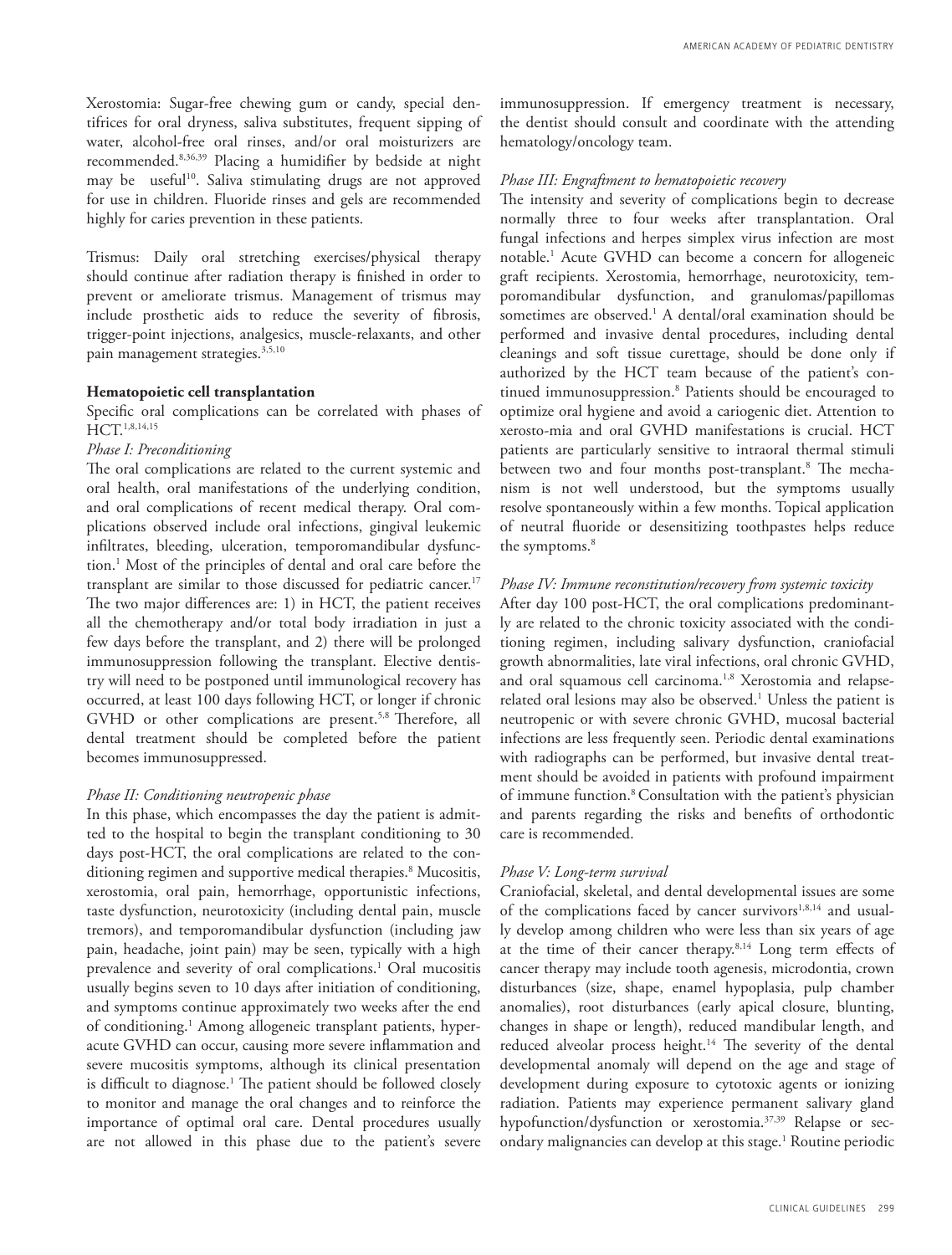examinations are necessary to provide comprehensive oral healthcare. Careful examination of extraoral and intraoral tissues (including clinical, radiographic, and/or additional diagnostic examinations) are integral to diagnosing any secondary malignancies in the head and neck region. Dental treatment may require a multidisciplinary approach, involving a variety of dental specialists to address the treatment needs of each individual. Consultation with the patient's physician is recommended when relapse or the patient's immunologic status declines.

## References

- 1. National Cancer Institute: PDQ® Oral Complications of Chemotherapy and Head/Neck Radiation. Bethesda, MD: National Cancer Institute. Modified February 28, 2013. Available at: "http://cancer.gov/cancertopics/pdq/ supportivecare/oralcomplications/HealthProfessional." Accessed March 25, 2013.
- 2. Hong CH, Brennan MT, Lockhart PB. Incidence of acute oral sequelae in pediatric patients undergoing chemotherapy. Pediatr Dent 2009;31(5):420-5.
- 3. Scully C, Epstein JB. Oral health care for the cancer patient. Eur J Cancer B Oral Oncol 1996;32B(5):281-92.
- 4. Hong CH, Napeñas JJ, Hodgson BD, et al. A systematic review of dental disease in patients undergoing cancer therapy. Support Care Cancer 2010;18(8):1007-21.
- 5. Lalla RV, Brennan MT, Schubert MM. Oral complications of cancer therapy. In: Yagiela JA, Dowd FJ, Johnson BS, Marrioti AJ, Neidle EA, eds. Pharmacology and Therapeutics for Dentistry. 6<sup>th</sup> ed. St. Louis, Mo: Mosby-Elsevier; 2011:782-98.
- 6. Elad S, Thierer T, Bitan M, Shapira MY, Meyerowitz C. A decision analysis: The dental management of patients prior to hematology cytotoxic therapy or hematopoietic stem cell transplantation. Oral Oncol 2008;44(1):37-42.
- 7. Stiff PJ, Emmanouilides C, Bensinger WI, et al. Palifermin reduces patient-reported mouth and throat soreness and improves patient functioning in the hematopoietic stem-cell transplantation setting. J Clin Oncol 2006;24 (33):5186-93.
- 8. Schubert MM, Peterson DE. Oral complications of hematopoietic cell transplantation. In: Appelbaum RF, Forman SJ, Negrin RS, Blume KG, eds. Thomas' Hematopoietic Cell Transplantation: Stem Cell Transplantation, 4th ed. Oxford, UK: Wiley-Blackwell; 2009:1589-607.
- 9. Bavier AR. Nursing management of acute oral complications of cancer. Consensus Development Conference on Oral Complications of Cancer Therapies: Diagnosis, Prevention, and Treatment. National Cancer Institute Monograph No. 9. Bethesda, Md: National Institutes of Health; 1990:23-128.
- 10. Little JW, Falace DA, Miller CS, Rhodus NL. Cancer and oral care of the cancer patient. In: Little and Falace's Dental Management of the Medically Compromised Patient, 8<sup>th</sup> ed. St. Louis, Mo: Elsevier-Mosby; 2012: 459-92.
- 11. Semba SE, Mealy BL, Hallmon WW. Dentistry and the cancer patient: Part 2: Oral health management of the chemotherapy patient. Compend 1994;15(11):1378, 1380- 7; quiz 1388.
- 12. Sonis S, Fazio RC, Fang L. Principles and Practice of Oral Medicine. 2nd ed. Philadelphia, Pa: WB Saunders Co; 1995:426-54.
- 13. Peterson DE, Bensadoun RJ, Roila F, ESMO Guidelines Working Group. Management of oral and gastrointestinal mucositis: ESMO Clinical Practice Guidelines. Ann Oncol 2011;22(Suppl 6):vi78-84. Erratum in Ann Oncol 2012;23(3):810.
- 14. da Fonseca, M. Childhood cancer. In: Nowak AJ, Casamassimo PS, ed. The Handbook of Pediatric Dentistry, 4th Edition; Chicago, Ill. American Academy of Pediatric Dentistry; 2011:225-31.
- 15. da Fonseca MA. Pediatric bone marrow transplantation: Oral complications and recommendations for care. Pediatr Dent 1998;20(7):386-94.
- 16. da Fonseca MA. Long-term oral and craniofacial complications following pediatric bone marrow transplantation. Pediatr Dent 2000;22(1):57-62.
- 17. Hong CH, daFonseca M. Considerations in the pediatric population with cancer. Dent Clin N Am 2008;52(1): 155-81.
- 18. Baddour LM, Epstein AE, Erickson CC, et al. Update on cardiovascular implantable electronic device infections and their management. Circulation 2010;121(3):458-77.
- 19. Hong CH, Allred R, Napenas JJ, Brennan MT, Baddour LM, Lockhart PB. Antibiotic prophylaxis for dental procedures to prevent indwelling venous catheter-related infections. Am J Med 2010;123(12):1128-33.
- 20. Lockhart PB, Loven B, Brennan MT, Baddour LM, Levinson M. The evidence base for the efficiency of antibiotic prophylaxis in dental practice. J Am Dent Assoc 2007;138(4): 458-74.
- 21. Wilson W, Taubert KA, Gewitz M, et al. Prevention of infective endocarditis: Guidelines from the American Heart Association: A guideline from the American Heart Association Rheumatic Fever, Endocarditis, and Kawasaki Disease Committee, Council on Cardiovascular Disase in the Young, and the Council on Clinical Cardiology, Council on Cardiovascular Surgery and Anesthesia, and the Quality of Care and Outcomes Research Interdisciplinary Working Group. Circulation 2007;116(15):1736-54. Erratum in: Circulation 2007;116(15):e376-7.
- 22. Ransier A, Epstein JB, Lunn R, Spinelli J. A combined analysis of a toothbrush, foam brush, and a chlorhexidinesoaked foam brush in maintaining oral hygiene. Canc Nurs 1995;18(5):393-6.
- 23. Peters E, Monopoli M, Woo SB, Sonis S. Assessment of the need for treatment of postendodontic asymptomatic periapical radiolucencies in bone marrow transplant recipients. Oral Surg Oral Med Oral Pathol 1993;76(1): 45-8.